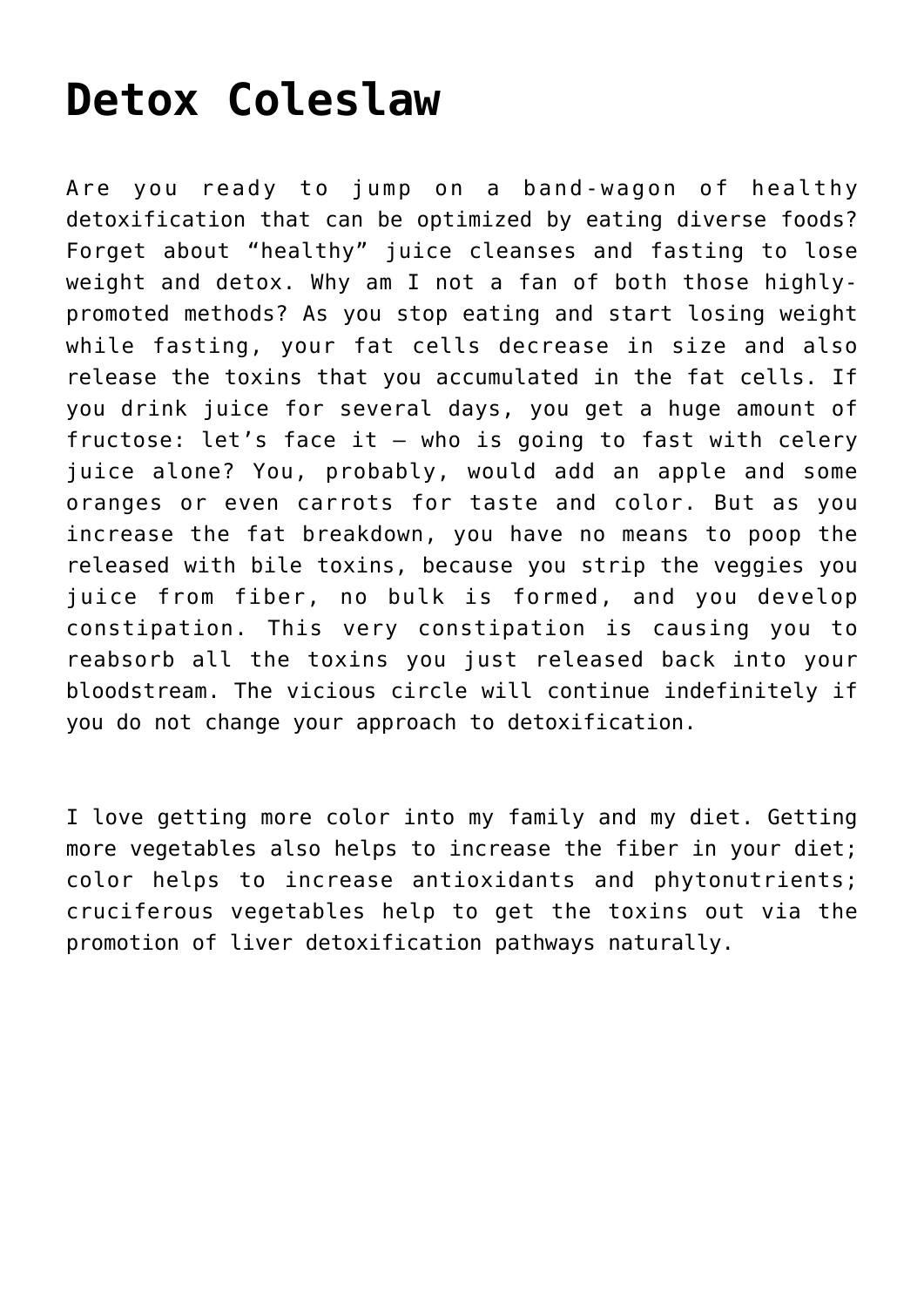

Ingredients:

- Brussel sprouts, shredded finely
- Beets, grated
- white and purple cabbage, chopped finely
- 4 tablespoons olive oil
- Apple cider vinegar
- 1 teaspoon Dijon Mustard
- 1/4 teaspoon salt

Directions:

- 1. Combine the dressing ingredients (Apple cider vinegar, olive oil, mustard) together in a small bowl and mix well.
- 2. Combine all the coleslaw ingredients in a bowl and